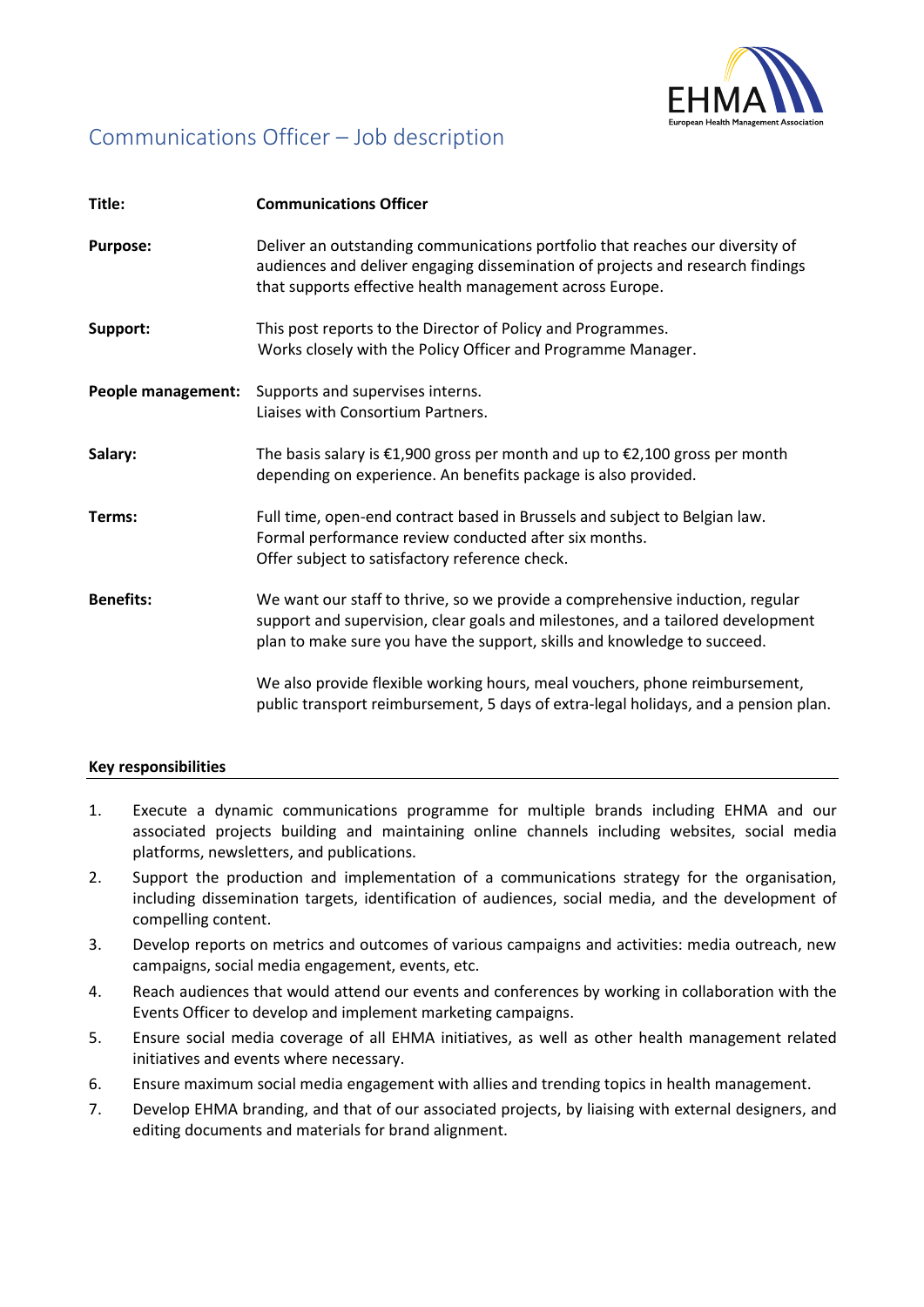

## **ESSENTIAL CRITERIA**

To perform this job successfully the employee in this position must be able to demonstrate at least functional proficiency in all of the core competencies.

## **General competencies for all staff**

- Uphold EHMA's statutes, vision and values.
- Adheres to EHMA's policies and procedures.
- Fluency in English.
- Provision of outstanding customer service to our members, colleagues, board, and stakeholders.
- Have a can-do attitude and be solution focussed.
- Manage and prioritise your workload and ensure deadlines are met.
- The ability to be flexible with priorities and manage time and multiple tasks.
- Strong writing and communication skills.
- Maintain positive and constructive working relationships with all members of the staff team.
- Undertake professional development activities and training as agreed with your line manager.
- Maintain confidentiality with sensitive or privileged information, including day-to-day observance of data protection guidelines.
- Adhere to all internal and external policies and procedures and contribute to their on-going development as required.
- Occasional work outside normal working hours for which time off in lieu (TOIL) will be given.
- Have regard for your own personal health and safety and for that of those around you.
- Ability to travel, predominantly across Europe and sometimes other regions, including one day meetings, overnight and multi-days.
- Sound knowledge of Microsoft Office and SharePoint.

### **Communications competencies**

- Management of social media for dissemination purposes.
- Management of CMS platforms for website management (e.g. Wordpress).
- Effective use of Newsletter clients (e.g. Mailchimp).
- Develop compelling content and engagement techniques.
- Plan comprehensive communication campaigns.
- Excellent writing skills and ability to complete technical reports, summaries, meeting notes, briefings.
- Familiarity with visual design tools and editing tools and applications.
- Have a critical eye in terms of quality, accuracy and meticulous attention to detail.
- Understand and engage with EHMA external activities to identify and exploit potential projects dissemination opportunities.

### **Financial competencies**

- Contributes to the preparation of proposals for funding from external sources.
- Source and recommend suppliers for communications activities (such as website creation) in line with budget and commissioning contracts.
- Work within project budgets.

## **Leadership competencies**

- Incorporate ethical standards and EHMA values as the basis of all interactions with stakeholders.
- Use individual, team and organisational learning opportunities for personal and professional development.